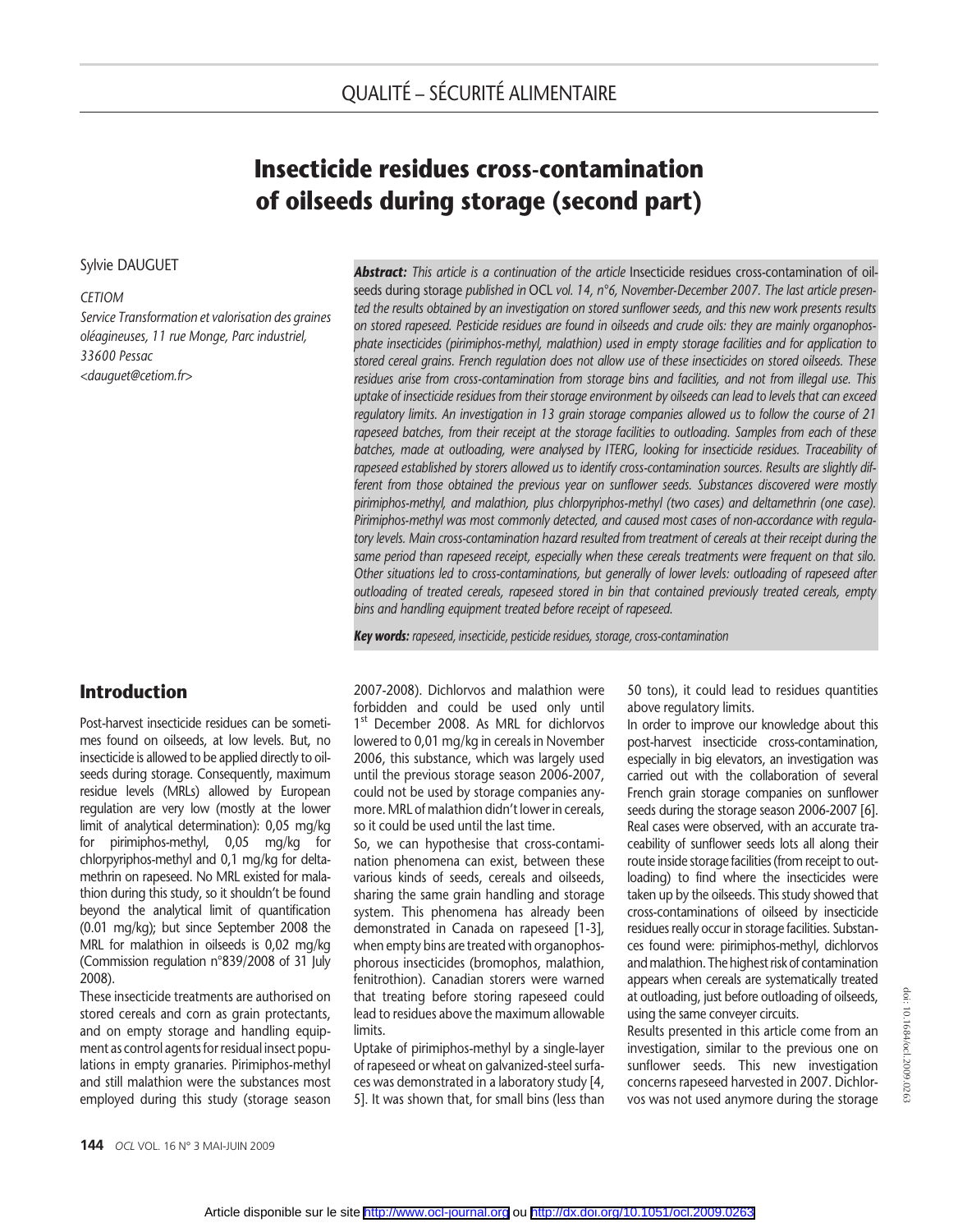season 2007-2008, so grain protection strategies changed. Rapeseed is harvested in junejuly, like cereals (wheat and barley). So, we can guess that results will be different in this new investigation on rapeseed from those obtained on sunflower seeds.

# Materials and methods

The process adopted for this survey on rapeseed was:

– Identifying, with storage operators, rapeseed lots that could be "traced" (recording of each step from receipt to outloading): 13 grain storage companies agreed to collaborate, and allowed us to follow 21 rapeseed bins. These companies were situated throughout the rapeseed crop area.

– Making a mean sample from each batch representative of rapeseed arriving at the storage facilities ("first sample") and preserving it. These samples are preserved if we suspect that contamination occurred before reception by the grain company.

– Making a mean sample representative of outloaded rapeseed, "final sample", when the traced lot is commercialized (from one to eight months after harvesting). All these "final samples" were analysed. In one case, we had 2 samples for one rapeseed batch (two different conveyer circuits were used), so that we analysed 22 final samples. The sampling method used was based on a standard method (moving seeds, for contaminant with heterogeneous distribution determination, PR EN ISO 24333:2006): 25 elementary samples for 500 tons evenly distributed during the outloading (one elementary sample each 20 tons). This method was usually well observed by the commercial operators.

– Filling a questionnaire called "traceability" which recorded each step from receipt to outloading. Operators had to indicate if treatments were applied on empty bins or handling equipment, or if cereals were treated at their receipt or outloading and if these cereals used the same conveyer circuit inside the storage facilities just before rapeseed, etc. – Determination of insecticide residues in all "final samples": the analytical laboratory ITERG (Pessac, 33, France) conducted these determinations, using the "common method" developed since three years by a group of about twenty French laboratories (public and private) coordinated by CETIOM and ITERG: Soxhlet extraction of oil with hexane (NF EN ISO 659), pre-purification with acetonitril and freezing, purification with cartridge C18 and cartridge Florisil, analysis by gaseous chromatography with detection NPD (organophosphorous) and ECD (pyrethrinoid).

## **Results**

### Twenty-two samples were analyzed (table 1, figure 1)

The insecticides used on cereals and for storage facilities treatment were detected: pirimiphosmethyl, malathion, chlorpyriphos-methyl and deltamethrin (only 1 case). Most commonly detected substance was pirimiphos-methyl, quantified in 55% of samples. This substance also caused most cases of non-accordance with MRL, in 32% of the samples.

On the whole, final samples were quite contaminated as half of them contained more than 34 μg/kg of insecticide residues (sum of residues median), and 10% of them contained more than 581 μg/kg (sum of residues  $9<sup>th</sup>$  decile).

Compared with the results obtained in the previous investigation on sunflower harvested in 2006 (table 2, figure 2), pirimiphos-methyl is much more often found in rapeseed, especially above MRL, and with higher levels (mean for rapeseed 130 μg/kg, mean for sunflower seeds 19 μg/kg). Dichlorvos is not found anymore in rapeseed because of the new regulation.

## Analytical results for each substance (figure 3, figure 4)

Pirimiphos-methyl – 6 samples are contaminated above 100 μg/kg (C17, C10, C9, C21, C23, C11), including one sample with more than 1000 μg/kg (C17). All the other samples have contents close to MRL (50 μg/kg) or below. Sample C22 contain pirimiphosmethyl residues between 50 and 100 μg/kg, while samples C12, C3, C8, C16 and C13 have contents between 15 and 50 μg/kg. Pirimiphos-methyl was not detected in every other sample.

Malathion – Only one sample have a high content of malathion (C21, 322 μg/kg). One sample (C1) has a malathion content between



Figure 1. Statistical results on rapeseed final samples.

| Table 1. Analytical results (expressed in µq/kq) on the 22 final samples of rapeseed. |  |  |  |  |  |  |  |  |
|---------------------------------------------------------------------------------------|--|--|--|--|--|--|--|--|
|---------------------------------------------------------------------------------------|--|--|--|--|--|--|--|--|

|                      | LO | <b>MRL</b> | <b>Mean</b> | <b>Median</b> | <b>Standard</b><br>deviation | 9 <sup>th</sup> decile Maxi |      | $\%$ samples $\geq$ LQ | $%$ samples > MRL |
|----------------------|----|------------|-------------|---------------|------------------------------|-----------------------------|------|------------------------|-------------------|
| Pirimiphos-methyl    | 10 | 50         | 30          | 22            | 266                          | 335                         | 1117 | 55%                    | 32%               |
| Malathion            | 10 | $\sim$     | 19          |               | 69                           | 16                          | 322  | 18%                    | 18%               |
| Chlorpyriphos-methyl | 10 | 50         |             |               |                              |                             | 31   | 9%                     | 0%                |
| Deltamethrin         | 10 | 100        |             |               |                              |                             |      | 5%                     | 0%                |
| Sum of residues      |    |            | 152         | 34            | 290                          | 581                         | 1161 |                        |                   |

LQ: limit of quantification; MRL: maximum residues limits in rapeseed; Sum of residues: 0 μg/kg if under the limit of quantification.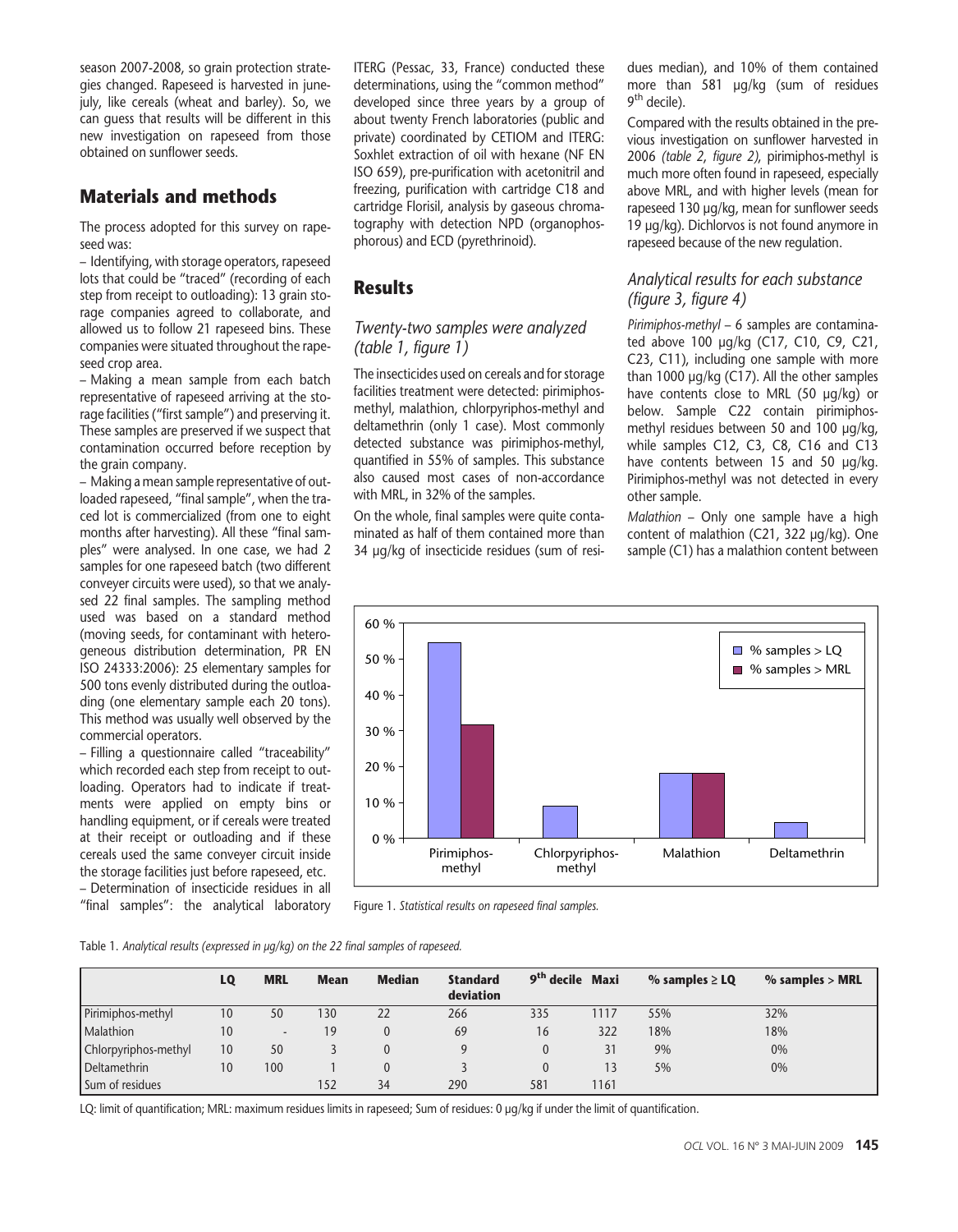Table 2. Analytical results (expressed in μg/kg) on the 28 final samples of sunflower seeds (previous investigation).

|                      | LO | <b>MRL</b> | <b>Mean</b> | <b>Median</b>     | <b>Standard</b> | <b>gth</b> | <b>Maxi</b> | $\frac{0}{0}$     | $\frac{0}{0}$     | $\frac{0}{0}$               |
|----------------------|----|------------|-------------|-------------------|-----------------|------------|-------------|-------------------|-------------------|-----------------------------|
|                      |    |            |             |                   | deviation       | decile     |             | samples $\geq$ LD | samples $\geq$ LO | samples $>$ MRL $\parallel$ |
| <b>Dichlorvos</b>    | 10 | 10         | 21          |                   | 79              | 27         | 422         | 32%               | 29%               | 21%                         |
| Pirimiphos-methyl    | 10 | 50         | 19          |                   | 55              | 29         | 295         | 61%               | 39%               | 4%                          |
| Chlorpyriphos-methyl | 10 | 50         | 0           |                   |                 |            | 10          | 4%                | 4%                | 0%                          |
| <b>Malathion</b>     | 10 | $\sim$     | 8           |                   | 25              |            | 125         | 18%               | 18%               | 18%                         |
| Sum of residues      |    |            | 48          | $12 \overline{ }$ | 102             | 120        | 427         |                   |                   |                             |

LQ: limit of quantification; LD: limit of detection; MRL: maximum residues limits in sunflower seeds.

Sum of residues: a value of 5 μg/kg is given when a substance is detected but below the limit of quantification, and zero value if under the limit of detection.



Figure 2. Statistical results on the 28 final samples of sunflower (previous investigation).



Figure 3. Individual analytical results for pirimiphos-methyl on rapeseed.

50 and 100 μg/kg and two samples (C16 et C17) between 10 and 20 μg/kg. Malathion was not detected in every other sample.

Chlorpyriphos-methyl – Only two samples (C17, C21) contain chlorpyriphos-methyl at 31 μg/ kg in both, which is below the MRL (50 μg/kg). Deltamethrin – Only one sample contain deltamethrin (C12) with a very low content near quantification limit 13 μg/kg (MRL on rapeseed for deltamethrin =  $100 \mu q/kg$ ).

#### Comparison with previous results on sunflower seeds

Figure 5 and tables 1-2 show that results obtained on rapeseed harvested in 2007 are different from those obtained during the previous investigation on sunflower seeds harvested in 2006. Pirimiphos-methyl is more frequently quantified in rapeseed than in sunflower seeds (55% for rapeseed, 39% for sunflower seeds). And pirimiphos-methyl contents in rapeseed are higher than in sunflower seeds (means and medians: 130 and 22 μg/kg for rapeseed, 19 and 5 μg/kg for sunflower seeds. It can be explained by two reasons: since dichlorvos was prohibited, storage companies resort more frequently to preventive treatments directly on cereals with pirimiphos-methyl; also crosscontamination hazard may be higher for rapeseed since it is harvested almost at the same time that cereals (June-July).

For malathion, there is few difference between rapeseed and sunflower, in frequency and levels (table 1 and 2).

#### Traceability analysis

Four cases leading to cross-contamination were identified:

– K1: treatment of cereals at outloading, just before outloading of oilseeds;

– K2: outloading of cereals, treated at their receipt, just before outloading of oilseeds;

– K3: storage of treated cereals in the same bin just before storage of oilseeds;

– K4: treatment of empty bin and of handling equipment before receiving oilseeds;

– K5: receipt of oilseeds at the same time that cereals treated at receipt (concerns only rapeseed).

It appears that the biggest crosscontamination on rapeseed occurred with the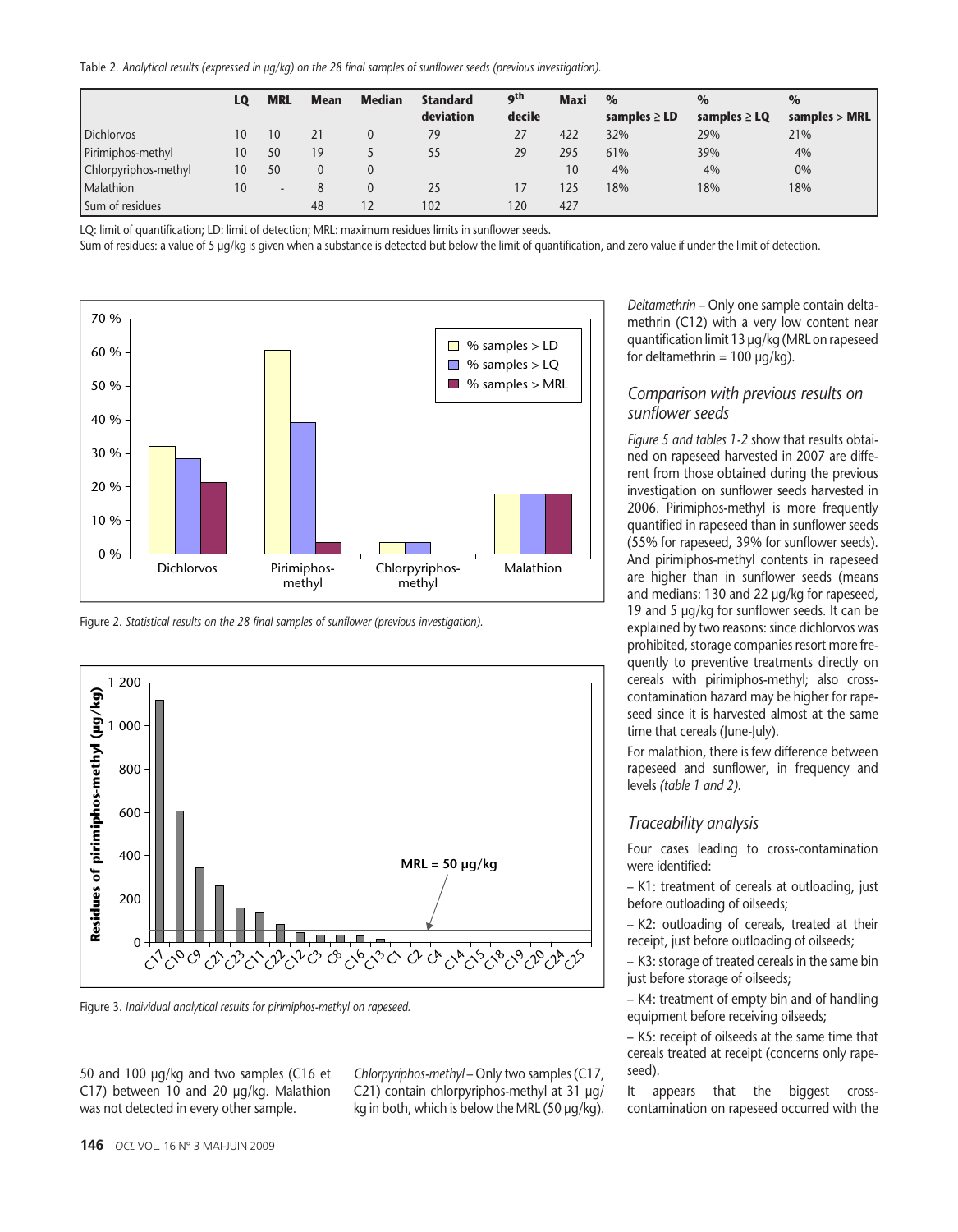

Figure 4. Individual analytical results for malathion on rapeseed.



Figure 5. Comparison of pirimiphos-methyl between results on rapeseed harvested in 2007 and investigation on sunflower seeds harvested in 2006.

situation K5 (figure 6). This one is characteristic of rapeseed, which is harvested during the same period than cereals (wheat, barley) in June-July. Most samples with pirimiphosmethyl above MRL are in the situation K5. Looking at each sample, we can observe that highest contaminations occur when treatments on cereals at receipt are systematic. Treatments of cereals at receipt increased during this campaign because dichlorvos was banned. Indeed dichlorvos could be used when there was pest infestation just before commercialization. Now storers seem to prefer strategy of security against pest, with preventive treatments: in this investigation 29% treat cereals at receipt systematically, 52% treat occasionally, and 19% never treat at receipt. There is only one case with deltamethrin residues (13 μg/kg), in one silo where cereals are systematically treated with this substance at their receipt. In the other silos, deltamethrin is used occasionally. It seems that contaminations with deltamethrin are slight for the time being, either because it is used since a few time, either because quantities applied are low.

K5 can also be linked to problem on insecticide application equipment: weak escape in the treatment system, treatment not stopped after cereals going on treating the empty circuit (accumulation of substance), mistake possible with treatment directly on rapeseed received just after cereals. These problems could not be checked in our investigation.

The situation K1 is less frequent than the situation K5, but can also lead to crosscontaminations (C21, C3). It was this situation, in the previous investigation on sunflower, that led to the highest contaminations. It can also occur on rapeseed. In the case C21, malathion and chlorpyriphos-methyl were not used during the storage campaign 2007-2008, but during previous campaigns. This silo is made of concrete; so we can guess that this material can keep residues more than a year.

The case K2 can also lead to slighter crosscontaminations. The cases K3 and K4 do not cause problems, except if there are associated to other risky situations.

## Conclusion

Our study in real situations showed that crosscontaminations of oilseeds by post-harvest insecticide residues exist, and can sometimes lead to residues above the regulatory limits.

The highest risk of contamination for rapeseed appears when cereals are systematically treated at receipt, at the same time than rapeseed receipt, using the same conveyer circuits. The other identified cases can also lead to slighter contamination. But, silo operators have to concentrate on accumulation of several risky cases, which can worsen the contamination. Other sources of insecticide residues can occur in storage facilities, but we couldn't check them in this investigation. This include leak of insec-

ticide by the application equipment. We noticed differences in cross-contaminations between sunflower and rapeseed, especially because of the harvest period. But also this new investigation was carried out in the new regulatory context in which dichlorvos and malathion are forbidden for cereal treatment. Thus storage operators have new grain protection strategies, with more preventive strategies to protect cereals against pests.

So in order to reduce these cross-contaminations, we can advise to avoid sharing same reception circuits when cereals are systematically treated, and to avoid accumulation of risky situations. It is also very important to check the insecticide treatment equipment. This investigation allowed us to make the storage companies aware of this issue, and to help